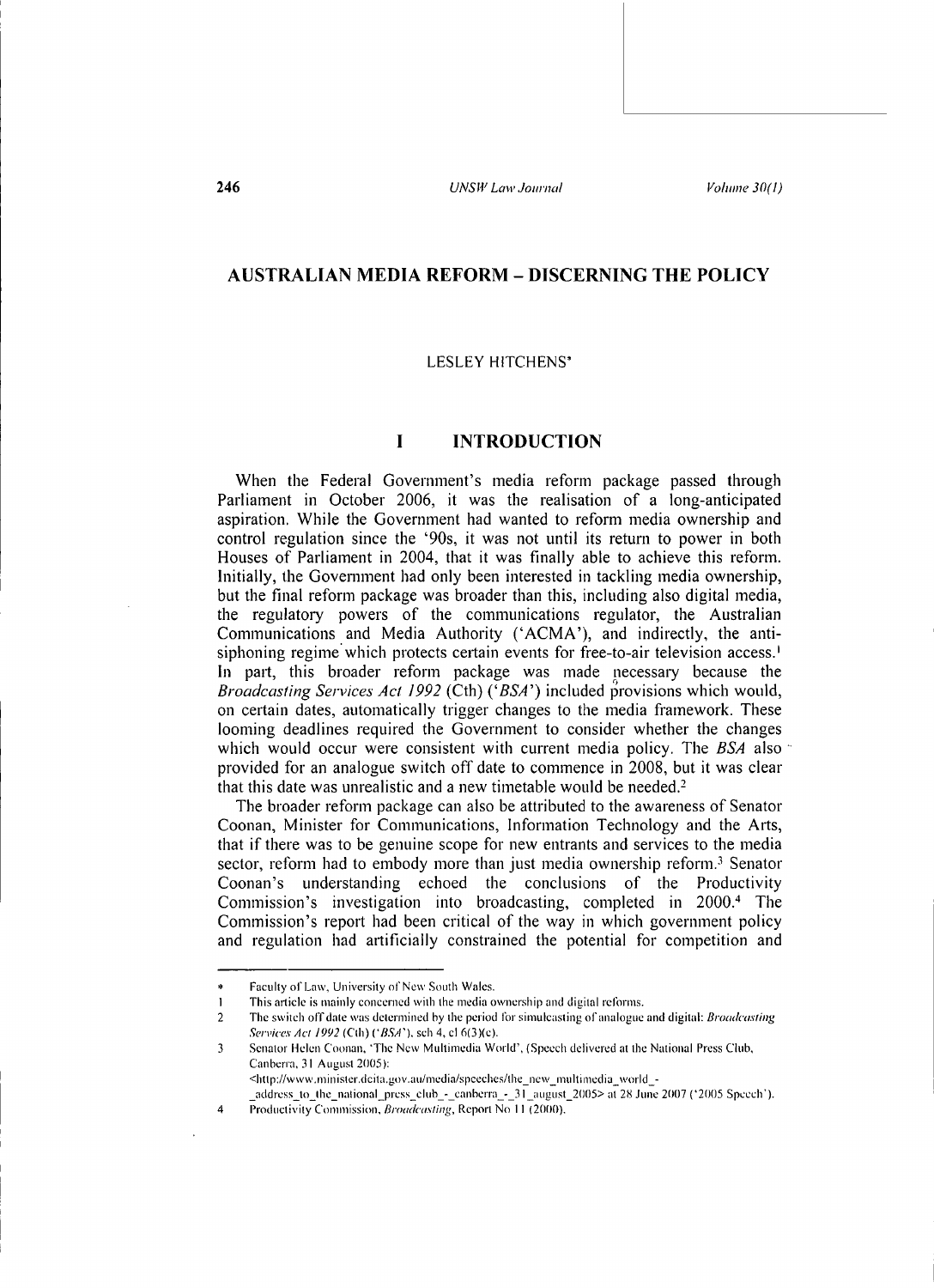diversity in the broadcasting market. It referred particularly to the policies of digital broadcasting, anti-siphoning, and pay television as examples of artificial constraints. The report was also critical of the way in which the long-standing preference for protection of the free-to-air broadcasting services had skewed media policy. Whilst the Productivity Commission concluded that there was scope for media ownership reform, it did not consider that such reform, particularly cross--media, was appropriate until there were also structural changes which would tackle some of these artificial constraints.<sup>5</sup> Senator Coonan's 2005 Speech was essentially the first acknowledgement by the Government of the Commission's view.6 The media reforms were therefore significant, in that they attempted to deal with these structural limitations by including changes to the digital and anti-siphoning regimes in the reform package.

Australia has not been alone in wanting to pursue media reform, particularly of media ownership regulation. The United Kingdom and the United States have also sought to implement change. In the case of the UK, substantial reform of media ownership laws was implemented along with a major redesign of communications regulation. These changes were introduced by the *Communications Act 2003* (UK). In the US, the Federal Communications Commission ('FCC'), the communications regulatory authority, introduced new rules in June 2003. However, these rules, which constituted a major relaxation of the existing rules, were successfully challenged by various public interest groups, and the rules were stayed.7 In July 2006, the FCC initiated a new rule making process, and at the time of writing this remains ongoing. 8 As noted in the next section, both of these jurisdictions engaged in lengthy policy debates about the reform proposals.

The 2006 Australian reform process seemed initially to promise a similar deliberative process, however the later rush through Parliament, with only two days allowed for Senate Committee hearings (which included testimony from over 30 witnesses) appeared to disavow the earlier signs. Policy soul searching does not seem to come naturally to Australian law-makers.<sup>9</sup> However, policy articulation and deliberation has an important role to play in ensuring a more transparent and comprehensive law-making process. Explaining and developing the policy arguments allows assessment of whether the rationales for reform are sustainable. Articulation of policy also enables a better judgement of how well the policy has translated into law, and, at a later stage, to evaluate its impact. The risk of brief or off hand policy references is that they speak only to the initiatedwhich in the media policy context usually means industry. Yet, the wider public

<sup>5</sup> Ibid 364-66.

<sup>6</sup> See Coonan, above n 3.

<sup>7</sup> *Prometheus Radio Projectv Federal Communications Commission* 373 F 3d 372 (3'd Cir, 2004).

<sup>8</sup> FCC, Notice of Proposed Rule Making, 17 FCC Rcd 18503 (28 October 2002)

<sup>&</sup>lt;http://hraunfoss.fcc.gov/edocs\_public/attachmatch/FCC -06-93A l.pdt> at 30 June 2007.

<sup>9</sup> I have argued elsewhere that the history of media policy making in Australia, particularly in relation to media ownership lacks articulation: see Lesley Hitchens, *Broadcasting Pluralism and Diversity: A Comparative Study of Policy and Regulation* (2006) 122-24 and generally. This is a comment that seems to be applicable in other areas: see Andrew Lynch and George Williams, *What Price Securi(v?* (2006) 68- 69.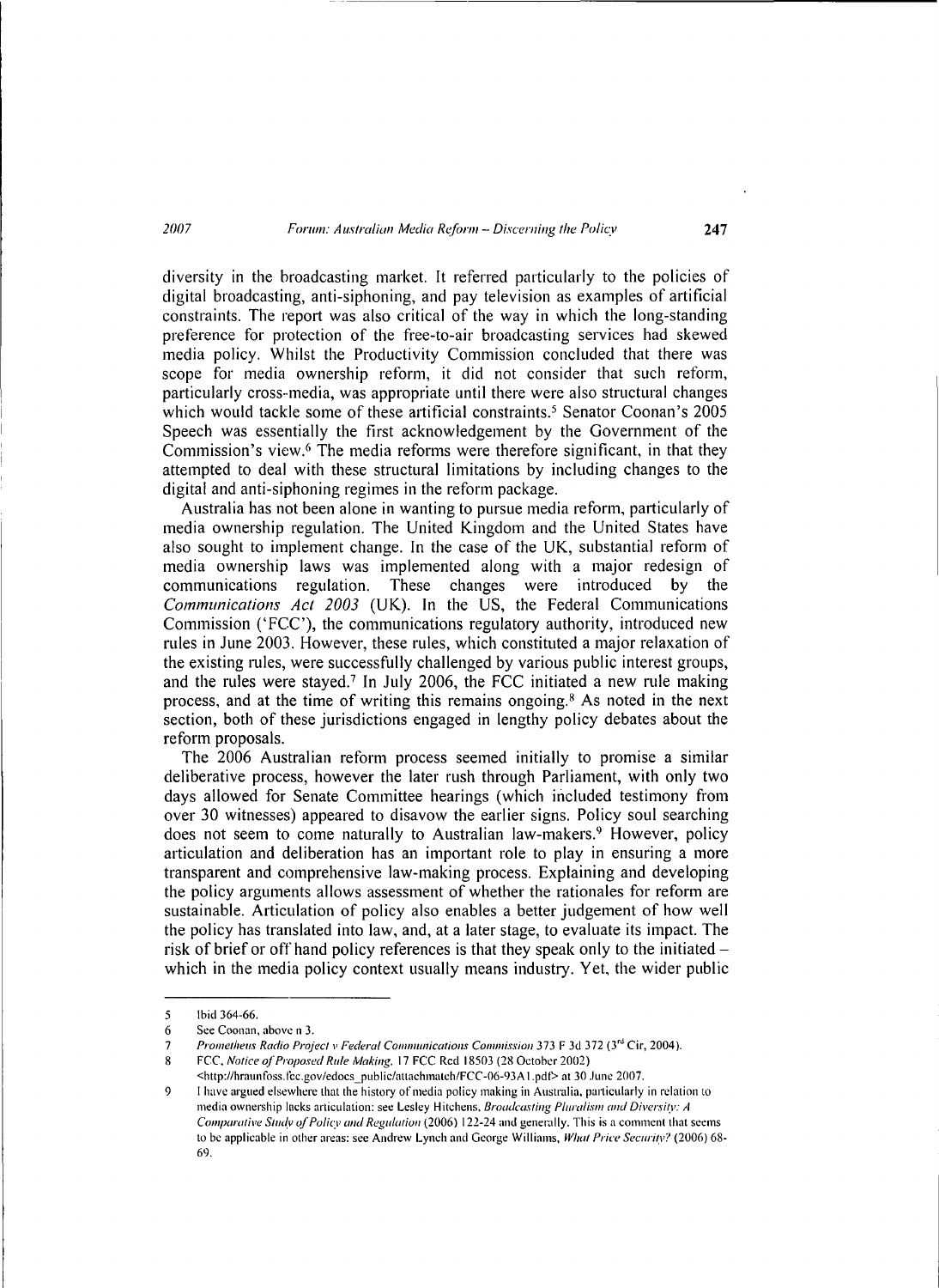has an important stake in how media policy is informed. The media is crucial to the public's participation in and understanding of its community. Policy articulation should offer a greater opportunity for the public to be involved in the policy choices which are implemented. This article will examine the scope and validity of policy claims for the 2006 media reforms.

## **II THE PATH TO REFORM**

The Govemment made two attempts during 2002-2003 to reform media ownership, intending to remove foreign ownership rules and relax cross-media, but its failure to control the Senate hindered these efforts.<sup>10</sup> Apart from the odd ministerial reference, no policy process had preceded the introduction of these bills, and, indeed, the first bill could be seen as something of a green paper, designed to test the likely areas of opposition. However when the Government was retumed to power in 2004, media reform was anticipated. The first significant indication of the Govemment's thinking came with Senator Coonan's 2005 Speech. 11 This was followed by a discussion paper in March 2006 on options for media reform,<sup>12</sup> and, in July, a statement announcing the Government's legislative plans.<sup>13</sup> The legislation was passed in October, with only limited time for debate. Although the Discussion Paper had appeared to offer a more open policy-making process, it too was constrained by a period of only five weeks for submissions. Apart from the July announcement, there was no follow-up paper by the Government responding to the submissions.

This approach can be contrasted with the reform processes in the UK and in the US. Although both these processes had weaknesses, they nevetiheless provide evidence of a policy and law-making process which ensured that opportunities for timely input and debate were available.<sup>14</sup> In 2000, well before the final legislation, the UK Govemment published a white paper, *A New Future*  for Communications.<sup>15</sup> The Government released several other documents during the process, designed to flesh out further detail of aspects of its proposals or to enable further consultation, and, in 2002, a draft Communications Bill.<sup>16</sup> In addition to parliamentary debates in the course of the legislative process, parliamentary committees also considered and reported on the reform proposals. The most influential of these committees was a joint House of Lords and House of Commons committee, chaired by Lord Puttnam. Many of the recommendations of the Puttnam Committee were accepted by the UK

<sup>10</sup> Broadcasting Services Amendment (Media Ownership) Bill 2002 (Cth) and Broadcasting Services Amendment (Media Ownership) Bill 2002 (No 2) (Cth).

II Coonan, above n 3.

<sup>12</sup> Australian Government, *Meeting the Digital Age. Reforming Australia's Media in the Digital Age,*  Discussion Paper on Media Reforms (2006) ('Discussion Paper').

<sup>13</sup> Senator Helen Coonan, 'New Media Framework for Australia', (Press Release, 13 July 2006).<br>14 A more detailed consideration, and critique, of these processes can be found in Hitchens, abov

A more detailed consideration, and critique, of these processes can be found in Hitchens, above n 9, 268-93.

<sup>15</sup> Department for Culture Media and Sport ('DCMS') and Department of Trade and Industry ('DTI'), A *New Future for Communications, Cmnd 5010 (2000)* [1.2.1]-[1.2.12].

<sup>16</sup> Draft Communications Bill (2002) (UK).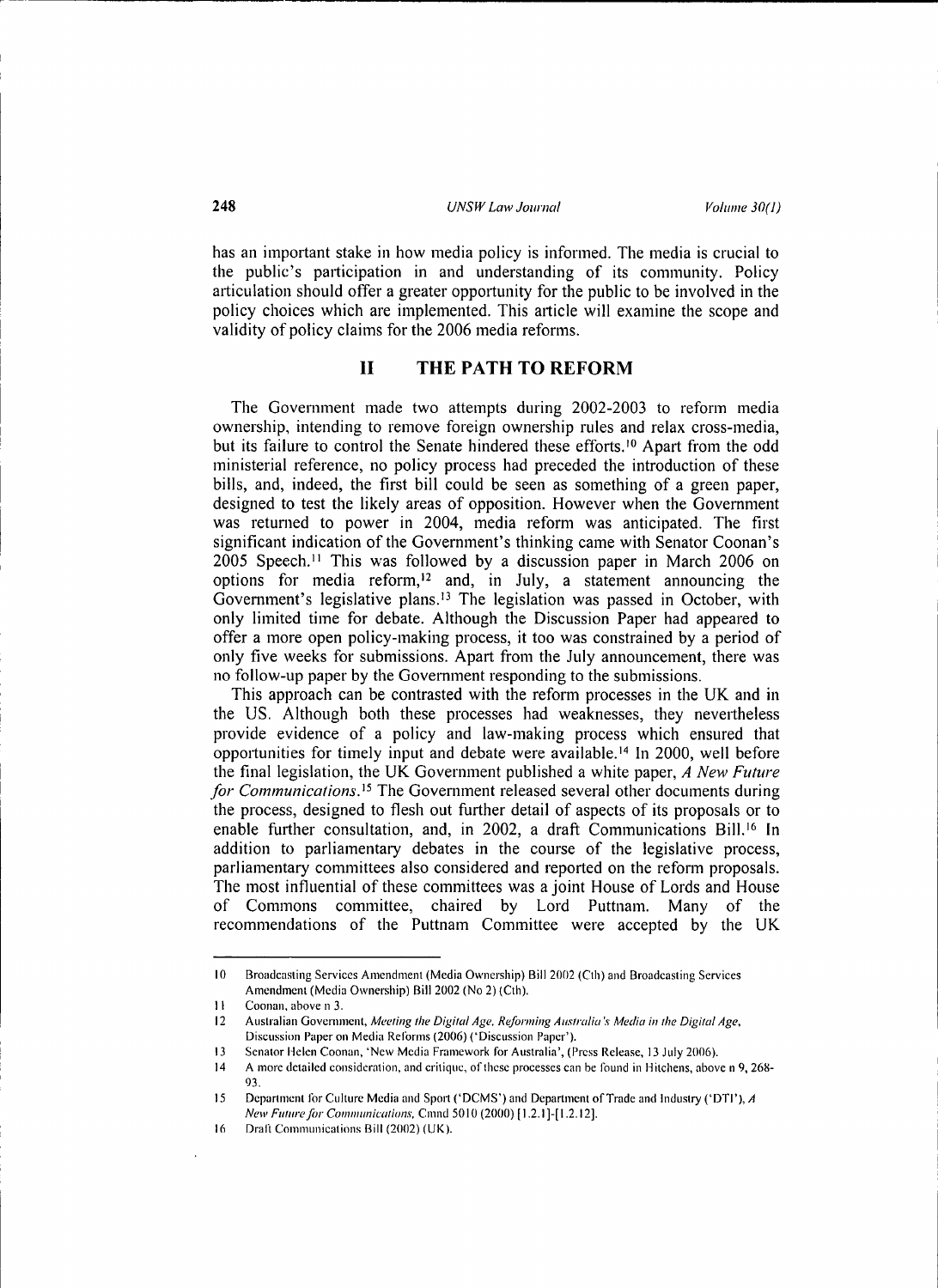Government, either wholly or in part, and incorporated into the legislation which passed in  $2003$ .<sup>17</sup>

The US process operated somewhat differently, but consistent with the FCC's extensive rule-making powers. A regular review was required under the Telecommunications Act of 1996.<sup>18</sup> The review which led to the 2003 rule announcement was launched in September 2002.<sup>19</sup> Following the initial notice of the review, the FCC received extensive submissions and undertook further studies of its own initiative. It also received communications from about two million members of the general public by email, letters, and petitions expressing opposition to the proposed changes. 20 In June 2003, it released a lengthy report, which set out its reasoning and announced extensive changes to almost all of the media ownership rules then in place.<sup>21</sup> As noted earlier, the ruling was subject to a legal challenge, as a result of which the new rules were stayed, and a new rulemaking process instituted.

Australian law-making processes do not seem eager to incorporate extended deliberative policy processes similar to those in the UK and US. The *BSA*  incorporates a set of explicit policy objectives (s 3), and all reforms could be seen to develop from these objectives. Yet even if these objectives act as the policy backdrop to the reforms, this does not necessarily ensure that the policy is explicit: the realisation of some of the statutory objectives will necessarily involve trade-offs with others. In fact, in the various reform documents, there is almost no mention of these statutory objectives: the Discussion Paper makes one reference,<sup>22</sup> and a few references can be found in explanatory memoranda accompanying the media ownership and digital bills. In the absence of extended policy discussions one is left with brief indications only. The key to identifying the policy basis for reform is the 2005 Speech and the Discussion Paper. In reviewing the documents, it is apparent that the main policy concerns driving the reform were the provision of diversity, and the provision of an open and competitive market.23 Diversity is described as relating to diversity of services and ownership.24 The provision of an open and competitive market is identified as recognition that, in a 'converged environment', the traditional regulatory controls on market structures need to give way to a regulatory framework which 'allows some efficiencies of scale and scope while encouraging new players, new investment and new services' *.zs* 

The Discussion Paper was the major source of information about the Government's policy rationales and ideas for reform, and is what launched the

<sup>17</sup>  IX Joint Committee on the Draft Communications Bill, House of Commons and House of Lords, *Report and Minutes of Evidence with Appendices, Draji Communications Bill* (2002) HL 169-1 and HC 876-1.

Pub L No 104-104, II 0 Stat 56 *(* 1996). .

<sup>19</sup>  See FCC, above n 8.

<sup>20</sup>  *Prometheus Radio Project v Federal Communications Commission* 373 F 3d 372 (3'd Cir, 2004).

<sup>21</sup>  FCC, Report and Order and Notice of Proposed Rulemaking, FCC 03-127 (2 June 2003).

<sup>22</sup>  There is a reference to s 3(b) (provision of a regulatory environment which will facilitate the development of the broadcasting industry): Discussion Paper, above n 12, 38.

 $23$ Coonan, above n 3, 3.

<sup>24</sup>  Ibid.

<sup>25</sup>  Ibid.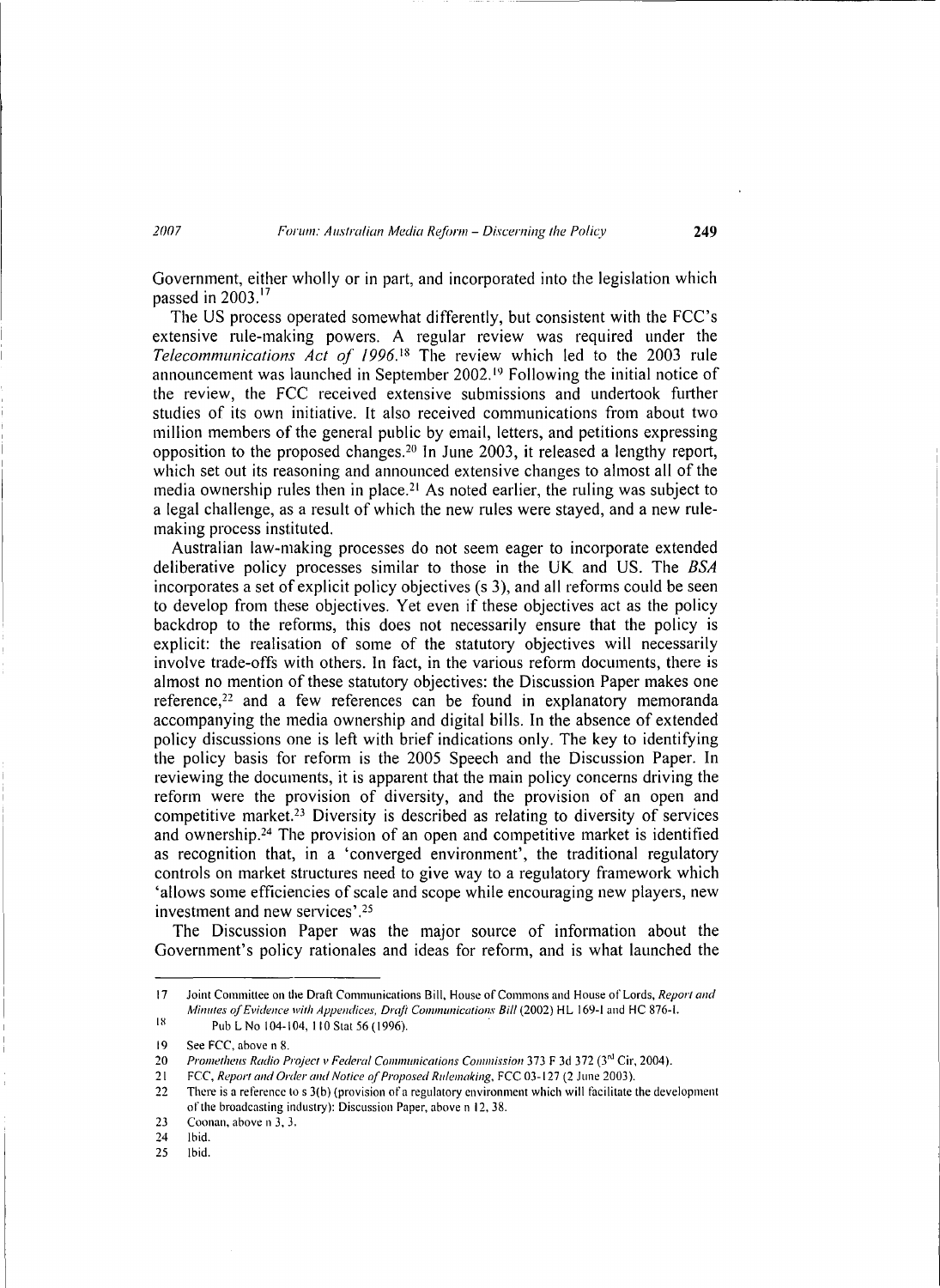public consultation process. However, there is very little explicit discussion or elaboration of the policy basis for reform, or the evidence justifying the policy.<sup>26</sup> Generally, there is little more than a repetition of the ideas expressed in the 2005 Speech. What the Discussion Paper does do is link the reform proposals to the policy settings. For example, encouraging and expediting the conversion from analogue services to digital is seen as valuable both to industry and the public because it would provide opportunities (through the availability of additional spectrum) for the provision of new services.<sup>27</sup> Similarly, proposals to exploit the spectrum set aside for datacasting services favoured new digital setvices instead of allocating the spectrum for a fourth commercial free-to-air television setvice. These proposals are justified on the basis that they will 'contribute to diversity and provide extra content and services for viewers'.<sup>28</sup> By proposing relaxation, and not removal, of the cross-media rules, media services most widely used by, and accessible to, the general public will be protected.29 With media ownership reform there is more emphasis on the policy goal of creating an open and competitive market. The Discussion Paper cites the cross-media laws as stifling the development of new setvices and investment, and constraining media companies in the changing media environment.30 In contrast, reforms to crossmedia rules and to foreign ownership are envisaged as enabling new services and players to emerge.<sup>31</sup> There is a link between the two policies because there are two senses in which the Discussion Paper refers to 'diversity'. First, the reform proposals aim to protect diversity, and, secondly, diversity is promoted by the policy goal of providing an open and competitive market.

# **HI ANALYSING THE POLICY RATIONALES**

The central policy focus, and justification for the media reforms, as outlined above, was encapsulated by the Minister during her second reading speech:

The current set of media laws are based on a  $20<sup>th</sup>$  century model of radio, free-to-air television and daily newspapers. Even in the late 1980s, it was clear the media landscape was accelerating towards the explosive changes that we have witnessed in the last decade .... Amending the ownership rules will let the media market operate more efficiently, benefiting industry and consumers alike by permitting greater competition and economies of scale and scope and investment in the services consumers expect and want. ... In combination with [the digital reforms] ... the bill will open up opportunities for a range of new innovative new services for consumers while maintaining the existing services that the community already relies on and enjoys, including quality free-to-air television services. The proposed reforms will enable existing players to make the most of emerging digital technologies and give them the flexibility to structure their businesses to be globally competitive media companies and to continue to deliver quality services to their audiences.32

<sup>26</sup> See Discussion Paper, above n 12, 3-4.

<sup>27</sup> Ibid 16.

<sup>28</sup> Ibid 21.

<sup>29</sup> Ibid 40.

<sup>30</sup> Ibid 38.

<sup>31</sup> Ibid.

<sup>32</sup> Commonwealth, *Parliamentary Debates*, Senate, 11 October 2006, 115-16 (Senator Helen Coonan).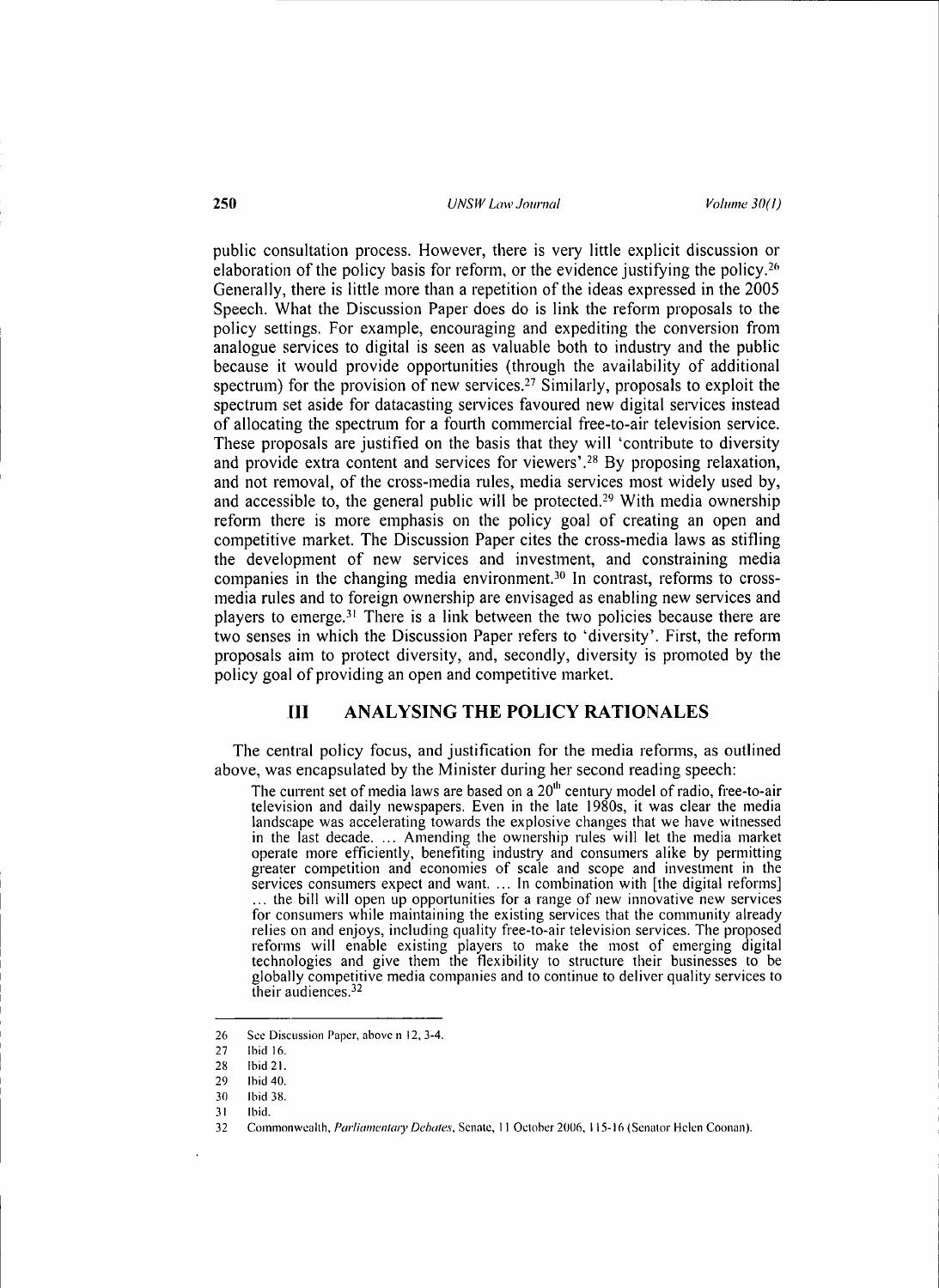#### *2007 Forum: Australian Media Reforin- Discerning the Policy* **251**

Anyone familiar with the media reform process in the US and the UK will be familiar too with this line of argument. In both jurisdictions, similar claims were used to justify radical change.<sup>33</sup> Thus, a common argument is that relaxing the restrictions on media industry will allow them to expand and compete more effectively, and this, in turn, will help to promote diversity and bring new entrants to the market. In this way diversity is simultaneously promoted and protected because some sector-specific ownership mles will, at least in the immediate and medium term, remain. The appropriateness of liberalisation is repeatedly justified by the new media developments. The public is no longer restricted to a small set of media services, but has access to an abundance of offerings. Yet, despite the confidence, and apparent certainty, with which each of the three jurisdictions state these arguments, it is not apparent they stand up to closer scrutiny. In the following sections, these policy arguments and justifications will be considered.

## **IV NEW MEDIA ABUNDANCE**

The changing media landscape has been one of the key arguments justifying the appropriateness of reform, and it is described in some detail in the Explanatory Memorandum to the Broadcasting Services Amendment (Media Ownership) Bill 2006 (Cth).<sup>34</sup> In a recent speech given by Senator Coonan, this theme is again reflected when she refers to the newer means for 'delivering news and information to consumers' such as the internet, pay television, and mobile devices.35 She also refers to the growth in 'online offerings' mentioning 'blogs, websites, podcasts and chatrooms'.<sup>36</sup> There is no doubt that the media environment has changed and is changing, and this impact may be particularly experienced in Australia as the digital media reforms are realised. It is true also that the public is no longer constrained by the set menu of traditionally delivered media, but has a wider choice both with regard to the content itself, and the means of accessing that content. Additionally, such content is now experienced differently. For example, there is no longer the same dependence upon a broadcasting schedule. Content and programs can be 'pulled' from the internet, for example, when it is convenient. Even newspapers are experienced differently when accessed online. Instead of working from the front to the back of the newspaper, accessing the content according to the editor's 'schedule', the online reader sets his or her own 'schedule', selecting items at random or according to the reader's interests. Even for those who still access visual content via the

<sup>33</sup> See, eg, Tessa Jowell And Patricia Hewitt, 'Consultation on Media Ownership Rules' (Consultation Paper, DCMS and DTI, 2001) [1.2]; FCC, *Report and Order and Notice of Proposed Rulemaking,* above n 21, [4]-[5], [367].

<sup>34</sup> Explanatory Memorandum, Broadcasting Services Amendment (Media Ownership) Bill 2006 (Cth) [ 17]- [21].

<sup>35</sup> Senator Helen Coonan, '2007 - Reaping the Benefits of the Media Reforms' (Speech delivered at ABN AMRO Communications Conference 2007, Sydney, 17 April 2007) 3 <http://www.minister.dcita.gov.au/media/speeches/address\_to\_abn\_amro\_communications\_conference\_2 007> at 28 June 2007.

<sup>36</sup> Ibid.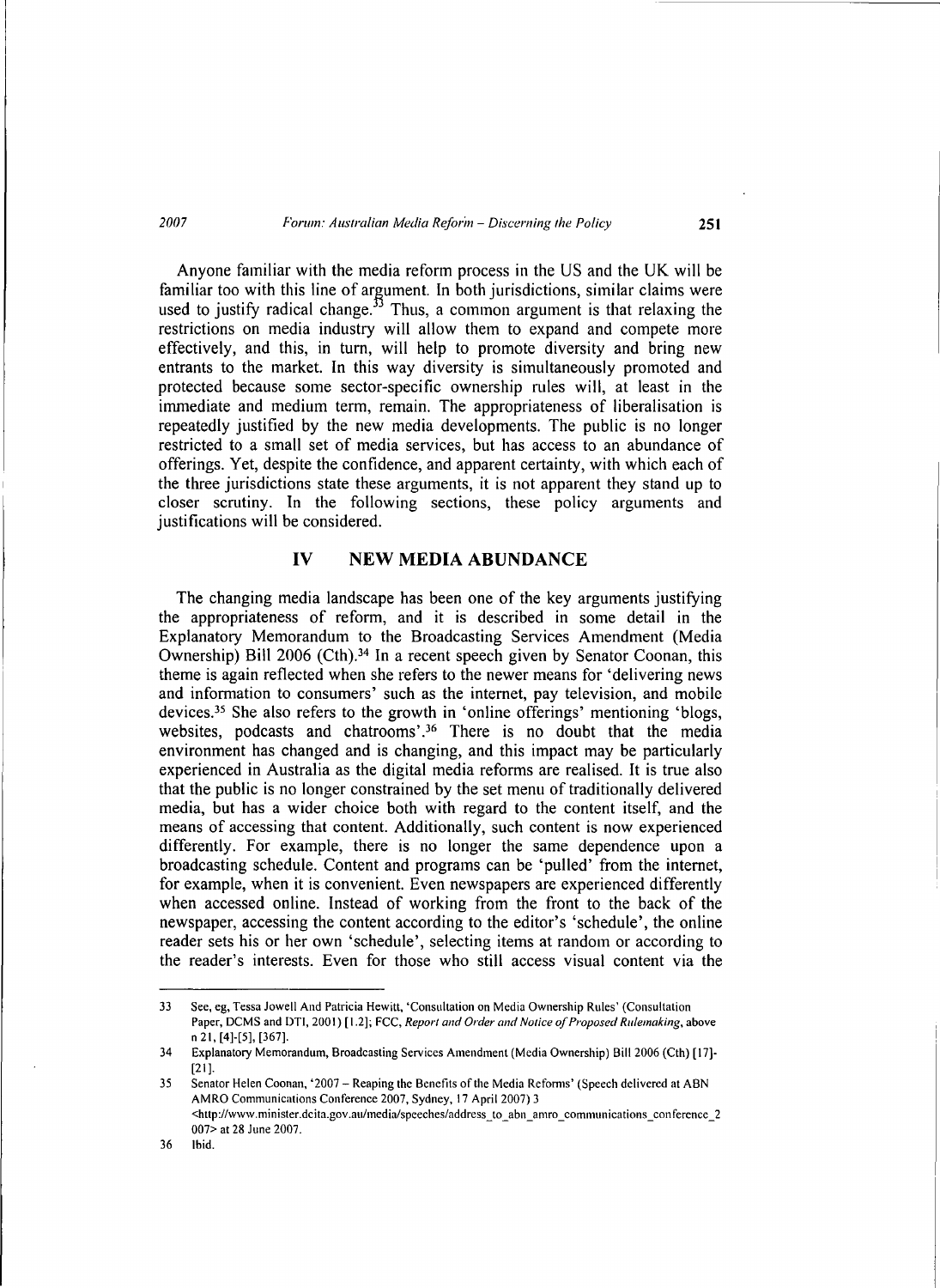traditional access point of television, the proliferation of more sophisticated recording devices, such as personal video recorders, offers greater flexibility in the way in which programs are selected and received. Nor does it remain necessmy to take delivery of an entire newspaper or to sit through an entire program. Instead, the intemet and iPods, as well as personal video recorders, make it much easier to access content discretely. The Minister noted that internet content particularly, has generated a range of content which is outside the traditional professional production processes. The prevalence of various new delivery platforms: podcasting, content for mobile phones, and internet originated content are certainly diversifying both the amount of content which is available, and the way in which this content is being produced.

This changing technological environment has provided the reform process with a basis for rationalising more liberalised regulation. However, there has been scant investigation into the impact of the new media abundance. As part of its rule-making process, the FCC developed an index, which included the intemet and the traditional media, to measure the degree of diversity in local media markets. However, the index was flawed in its design and criticised by the court reviewing the resulting rules.<sup>37</sup> Accurate analysis of the impact of this new media environment is clearly important if it is to be used as a justification for reform. Whilst the intemet is now a well-established content source, it is still relatively early days for the development and uptake of mainstream rivals, such as IPTV and mobile content, and so it is difficult to envisage precisely what the media environment might be like in the medium to long tenn. Nevertheless, it is clear there is change, with even traditional free-to-air broadcasting media affected as digital technology and relaxed regulation increases the capacity for additional program and other services.

Australia cited the internet as a source of content and contributor to diversity which could justify a more relaxed regulatory regime. This attribution requires closer examination. First, there is the issue of the extent to which this content is actually new material. One of the criticisms of the FCC's diversity index was its failure to take into account the extensive duplication of content, whereby the Internet is simply another means of accessing content already available on other platforms. Podcasting is similar, with mainstream broadcasters seeking to expand their audience reach by providing podcasts of content already delivered over the air. Duplication of content is likely to be an ongoing attribute of the intemet, if the experience of the US remains relevant: as at 2003, the top 20 internet news sites were owned by the same corporate groups which controlled the broadcasting networks, cable networks, and major newspaper chains.<sup>38</sup> Certainly, the internet enables a much broader range of content to be accessed. Thus the reader is no longer confined to a limited range of local newspapers, but can access, for example, online newspapers from around the world much more easily than their paper counterparts. In this sense, there is an increased diversity of

<sup>37</sup> *Prometheus Radio Project v Federal Communications Commission373* F 3d 372 (3'd Cir, 2004) 403 and 405-09.

<sup>38</sup> Neil Hickey, "Power Shili' (2003) (March-April) *Columbia Journalism Review* 26-31.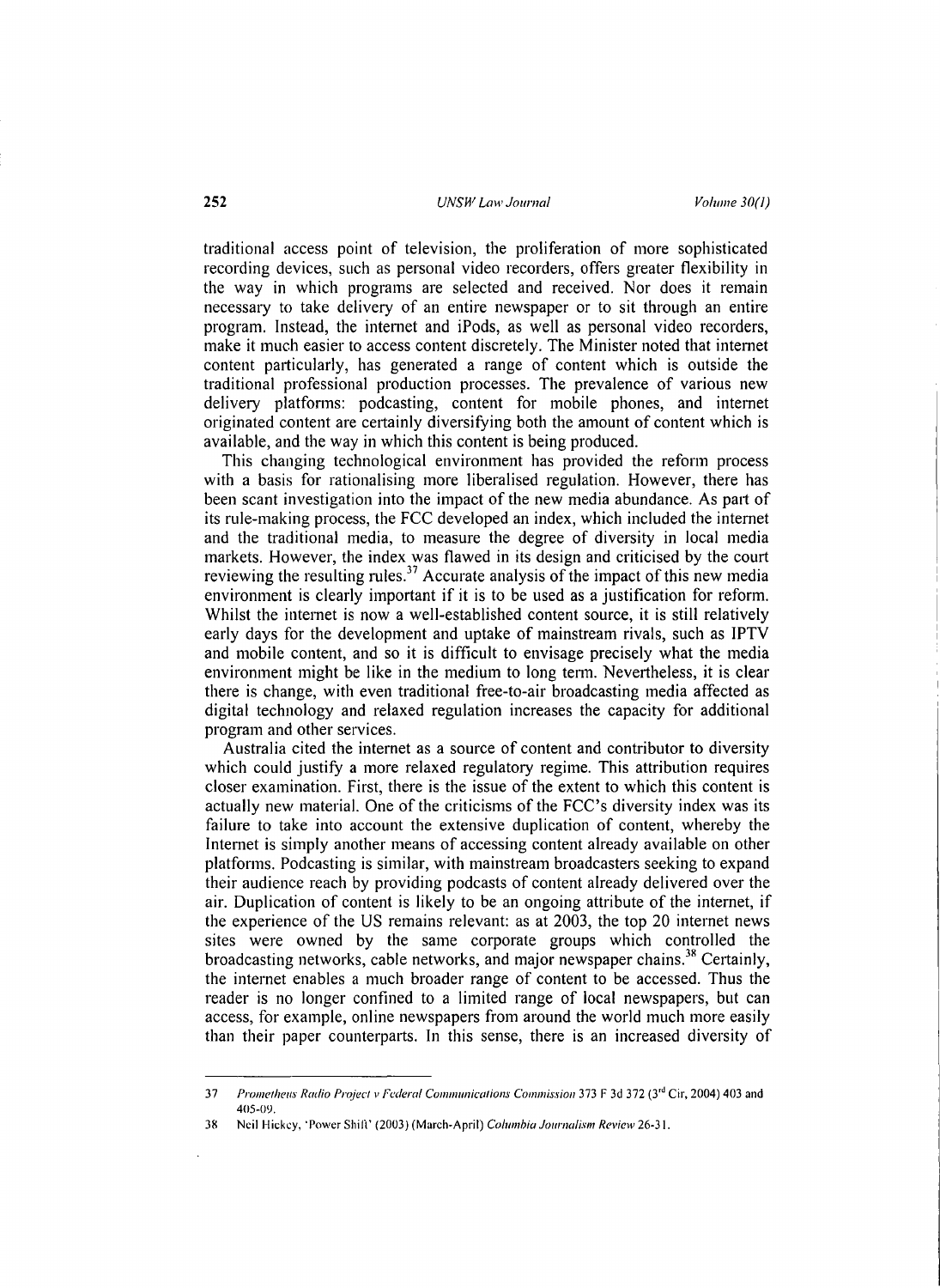content, although the ability to access a variety of sources of information and opinion on local matters may be of greater significance and value to the public something recognised by the local content mles required for regional media.

It is true, as the Minister noted, that the internet, and to a developing extent podcasting, has generated new content. This can range from the amateur blogs and websites, to the professional forums or virtual magazines, such as *Matilda*  and *Crikey* generated in Australia, *Open Democracy* (UK), and *Salon.com* (US). Whilst many of these have become important media sources, in most cases the blogs and amateur podcasts, will remain niche sites, lacking professional resources, editorial control processes, and news gathering facilities.<sup>39</sup> The Minister expresses confidence about the richness of such sources of content.<sup>40</sup> but at this stage it is difficult to assess the extent to which these new sources of content are viable and comparable competitors to the established content providers. Indeed it is intriguing, given the rapid expansion and ubiquity of the internet, how few professional independent news and information sites actually exist. This might suggest that entry costs act as a barrier for new platforms, just as much as they do for the traditional media. Although production and distribution of an online site may be relatively inexpensive, generation and production of news and current affairs content is likely to be comparable in cost to other media. Mainstream content providers will have an important advantage, because they will be able to exploit the extensive content resources already available to them.

This brief review of 'new media modes' is a reminder of the need to exercise caution when speaking of the changing media environment. First, it is important not to confuse diversity of access or delivery with diversity of content. Secondly, it is necessary to look closely at the extent to which the content being delivered over these new delivery platforms represents new content, or merely the repackaging of content available elsewhere. Of course, it might be argued that a variety of delivery platforms available will open up opportunities for new entrants keen to access platfonns for content delivery. But again, caution is needed as media and communications companies have shown a voracious appetite in the past for seeking control over as many components of the content and distribution chain as possible.

## **V THE INDUSTRY EXPANSION ARGUMENT**

Particularly relevant to the cross-media reforms was the argument that relaxation of the rules would enable industry to realise efficiencies of scale and scope, and to compete more effectively in the new media environment. This was envisaged as benefiting the public because it would enable increased investment in and provision of new services. This argument was used also in the UK and US. Indeed, it has been an ongoing rationale for media ownership rule relaxation in

<sup>39</sup> Trevor Cook et al, 'Regulation of news and current affairs in a distributed media environment' (2005-2006) 4 *ACMA Sphere* 16. See also Graeme Turner, *Ending the Affair: the decline of television current affairs in Australia* (2005) 137 and Terry Flew, *New Media: An introduction* (2002) 99.

<sup>40</sup> Coonan, above n 35.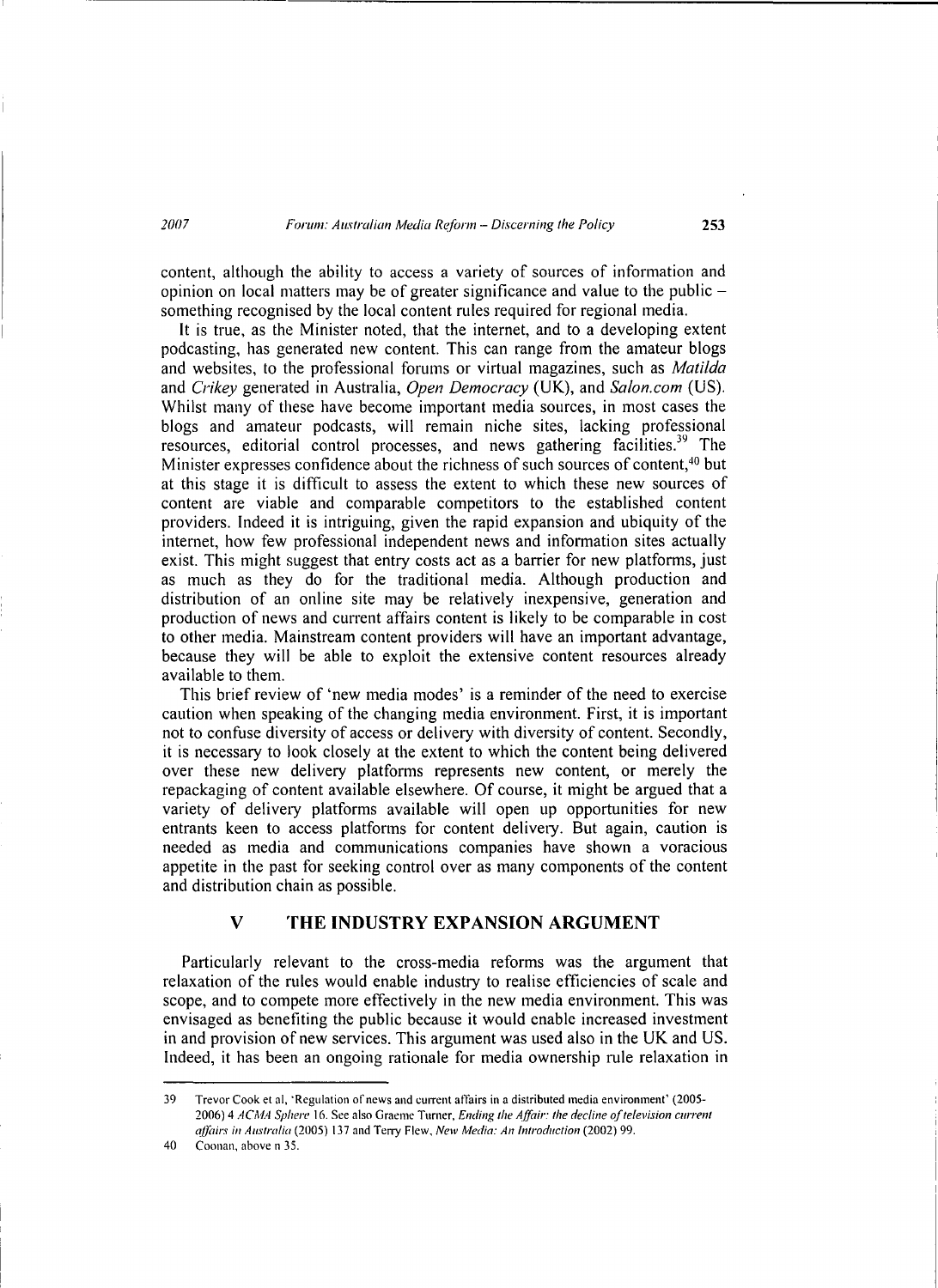the US: it has repeatedly been asserted that realised efficiencies would result in increased program spending.<sup>41</sup> Relaxing ownership rules generally results in consolidation.<sup>42</sup> This has been the pattern in the US, and when there was a  $\mu^2$  This has been the pattern in the US, and when there was a particularly significant relaxation of the rules in 1996, the result was a massive increase in consolidation. After the 1996 refonns Clear Channel Communications Inc held the largest number of stations  $-1200$  - having controlled only 36 prior to the reforms. $43$  The UK media reforms included a significant relaxation of radio ownership rules. Since then there has been substantial industry consolidation, as well as a move by the television industry into radio.<sup>44</sup> It is not readily apparent why consolidation should be expected to translate into increased expenditure and improved programming. Consolidation may well allow greater efficiencies to be realised, but there is no reason to expect that this will lead to something more than a return to investors. Indeed, consolidation may have a counter-productive impact by increasing the incentives and opportunities for repackaging of content across different media platfonns and delivering automated and remote programming across outlets operating within the same platform type.<sup>45</sup> Increased expenditure on content is only likely to result if this also produces a better return on the investment.

# **VI DIVERSITY**

As noted earlier, one of the significant features of the 2006 refonns was that the Government did not address media ownership refonn in isolation (as would have occurred with the 2002 reform attempts), but instead chose to deal also with the broader media environment. The digital refonns were important. First, because they sought to undo some of the constraints built into the digital television structure when it was first introduced in 2001, such as the limits on multichannelling and prescription of high definition TV ('HDTV') transmission quotas. These constraints were heavily criticised by the Productivity Commission and seemed to limit the scope for the diversity which digital technology offered.46 The result was a slow uptake of digital television, although there are

<sup>41</sup> Hitchens, above n 9, 107-18 and 286-87.

<sup>42</sup> There are particular features of the media industry and content production which tend the industry towards consolidation. For an examination of this, see Gillian Doyle, *Understanding Media Economics*  (2002) and Glenn Withers, 'Broadcasting' in Ruth Towse (ed), A Handbook of Cultural Economics  $(2003) 102.$ 

<sup>43</sup> Gregory Prindle, 'No Competition: How Radio Consolidation has Diminished Diversity and Sacrificed Localism' (2003) 14 *Fordham Intellectual Property, Media and Entertainment Law Journal* 279, 306.

<sup>44</sup> Sec Office of Communications ('Ofcorn'), *Communications Market 2004* (2004) 13; Ofcom, *Communications Market 2005* (2005) 35; Olcom, *Communications Market 2006* (2006) 59, 62-3.

<sup>45</sup> This has been identified as a significant problem in the US, see Future of Music Coalition, *Executive Summary, Radio Deregulation: Has it served its citizens and Musicians?* (2002) Executive Summary <http://www.futureolinusic.com/images//FMCradioexccsum.pdf> at 28 June 2007. *Media Watch* has also identified examples of insensitive local programming: *Regional Media Watch,* 2007, ABC Television <http://www .abc.net.au/mediawatch/regional/> at 28 June 2007.

<sup>46</sup> Productivity Commission, above n 4, 244-59.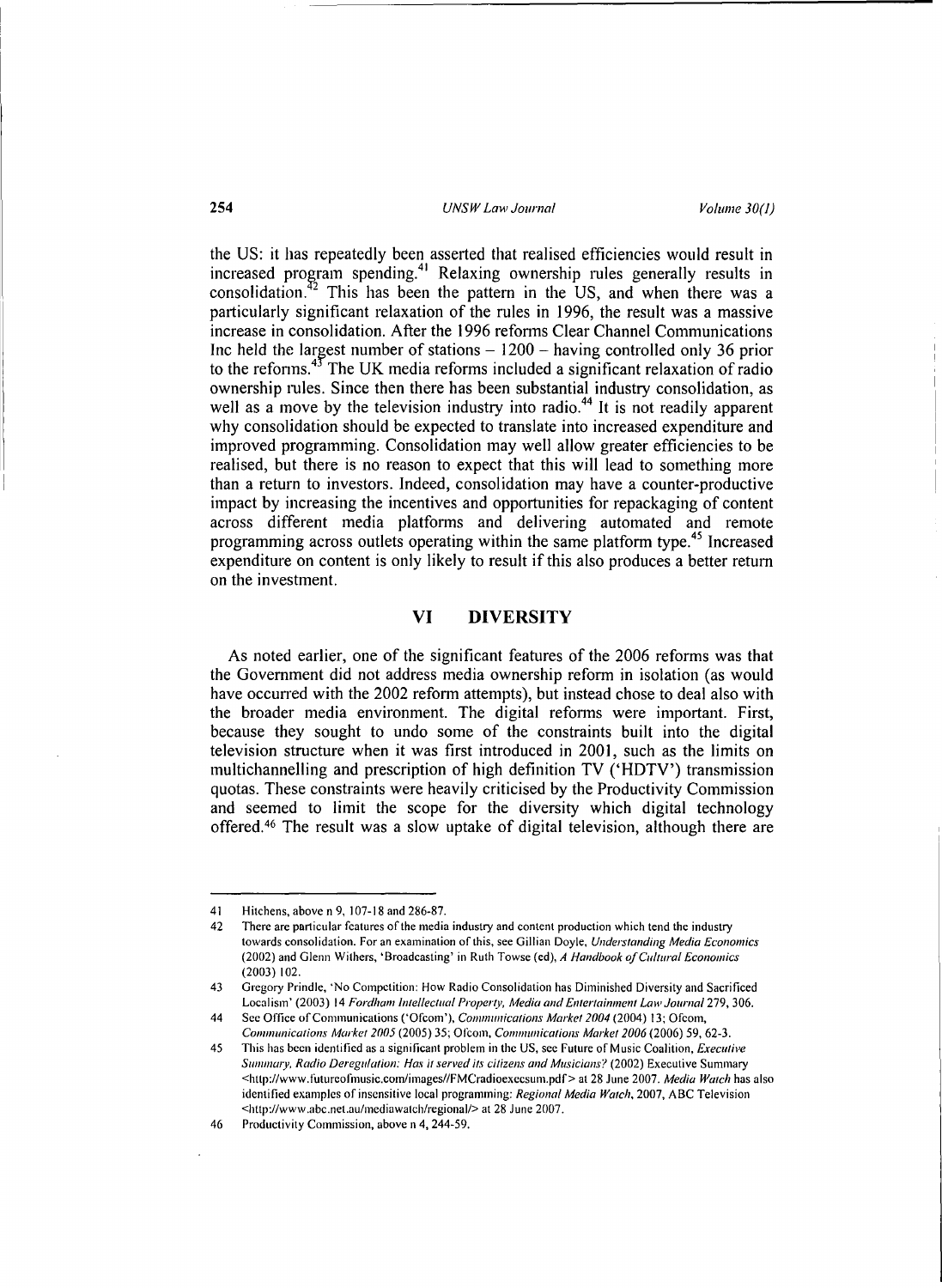now signs of improvement.47 Secondly, the reform proposal of two new digital channels, Digital Channel A and Digital Channel B, provided an opportunity for new services in place of the unsuccessful datacasting services. These reforms in combination with media ownership reform were seen as promoting diversity of services and content. The opening up of the market to competition and the opportunities provided by the new media and technology were regarded as promoting diversity. In the Australian regulatory context, diversity as a policy objective has two distinct limbs as demonstrated in the BSA: diversity of services (s  $3(a)$ ) and diversity of control (s  $3(c)$ ). Whilst the latter is a reference to diversity of ownership, the former refers to diversity obtained through the provision of different types of broadcasting services such as national, commercial, and community services. Being structured and financed in different ways, and having different programme mandates, a diversity of services and content is possible. Whilst the comprehensive media reform is to be welcomed, there are various aspects of the package which seem to weaken the diversity sought by the reforms.

The introduction of digital television into Australia was hampered by a number of arguably unnecessary restrictions. One of the priorities of the media reforms is the implementation of a digital action plan to drive digital take-up and to manage the transition from analogue to digital; the (somewhat optimistic) intention now being that the analogue signal will be switched off in the period commencing 2010-2012. The Government has recognised that a key driver for digital take-up is an increased choice of content,48 so it is curious that the reforms to the digital framework have been somewhat cautious.49 For example, although the genre restrictions which limited what could be shown on multichannels operated by the national broadcasting services, the ABC and the SBS, have now been lifted, the restrictions on commercial broadcasting services multichannelling will not be relaxed until 2009, and will not be removed until after analogue switch off. Bearing in mind that the new date for switch off is relatively near, this policy seems to limit one of the opportunities (increasing the range of content over free-to-air) for encouraging consumer take-up. The HDTV simulcast requirement has now been removed, which will allow broadcasters to offer a HDTV multichannel. However, this may have limited utility in encouraging digital take-up because HDTV reception requires much more expensive equipment.

Similarly, the design for the new digital channels appears to constrain the scope for diversity. Digital Channel A will be a free-to-air service which can be offered for reception on a standard digital in home television receiver, but it is limited by the type of content service it can offer to narrowcasting, datacasting or

<sup>47</sup> ACMA, 'ACMA report finds take-up of digital free-to-air television has more than doubled since 2005' (Press Release, 30 May 2007) <http://www.acma.gov.au/WEB/STANDARD//pc=PC\_310265> at 28 June 2007.

<sup>48</sup> Coonan, above n 3, 8.

<sup>49</sup> For a discussion of how Australian content requirements might be intluencing these decisions, see Jason Bosland, 'Regulating for Local Content in the Digital Audiovisual Environment- A View from Australia' (2007) 18(3) *Entertainment Law Review* 103.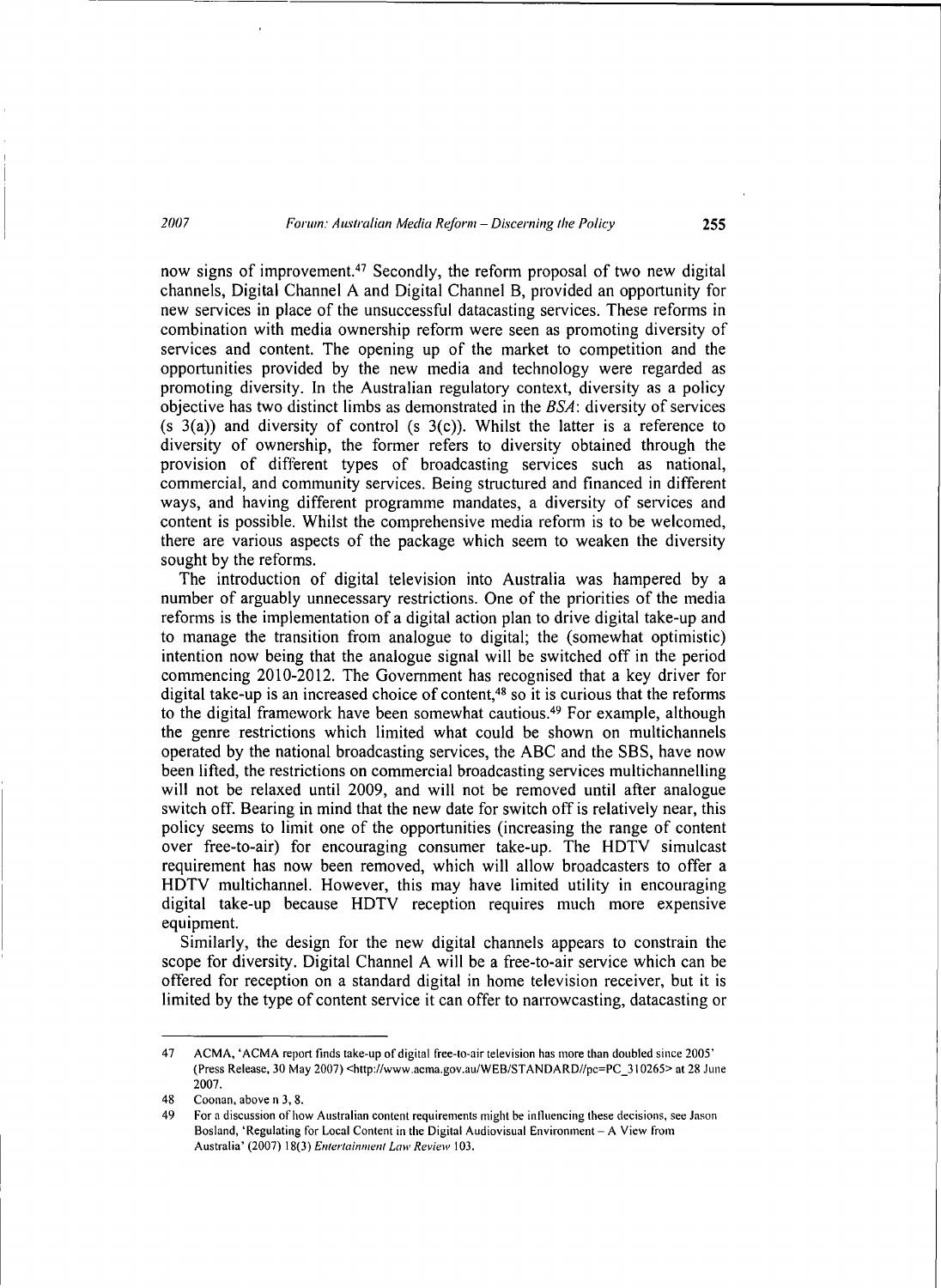community broadcasting. This means that it will be limited to niche programming, and will not be able to offer the type of content which might be attractive to a broader audience as well as being commercially more attractive to the industry. This is presumably so as not to undermine the position of the current free-to-air commercial broadcasting services which will have greater regulatory obligations, but in combination with the other limitations in the digital framework, it seems again to limit the potential offered by digital. Digital Channel B has greater flexibility depending upon how it is received. If it is to be received on a domestic digital receiver it cannot provide a commercial or subscription service, but if the channel is provided for reception by some other means, such as a mobile device, then there is flexibility in the type of services which can be offered. Senator Coonan has already begun to refer to the type of content which might be distributed on a Digital Channel B service as 'snack television'  $-$  a revealing clue perhaps to the true diversity offered by this new media abundance.<sup>50</sup> Diversity of control is also in issue in relation to the allocation of these new digital channels. Commercial television broadcasting licensees and the national broadcasters will not be able to control a Channel A licence. However, aside from general competition law, there are no control restrictions on a Channel B licence, provided it is not used for in-home services.

The design of the digital channels has been subject to some media industry criticism. For example, Fairfax Media have argued that the content restrictions on Channel A make it commercially unviable, and the lack of control restrictions on Channel B will limit the scope for diversity, because commercial television licensees would be likely to bid for Channel B and will simply repackage material.<sup>51</sup> The Media, Entertainment and Arts Alliance doubted whether there was any industry confidence that the new digital channel model would work.<sup>52</sup> The legislation does provide for an access regime for Channel B, but it will remain to be seen whether this provides an opportunity for greater diversity of providers and content, or acts as a further disincentive to industty.

# VII CONCLUSION- **THE** MISSING CITIZEN

The policy goals and justifications for the reform have weaknesses, and some aspects of the new laws appear to undermine the goals sought for the reform. Despite some early signs of a different approach, the 2006 media reforms were ultimately implemented with a process which minimised debate and deliberation. Media policy and regulation is always a sensitive matter, and Australian media policy has a rich history of such sensitivity. The sensitivities of the media sector

<sup>50</sup> Senator Helen Coonan, ·Australian Consumers to benefit following passing of Media Laws' (Media Release, 18 October 2006), <http://www .minister.deita.gov .au/media/media \_releases/austral ian\_ consumers\_ to\_ benefit\_ following\_pa

ssage\_of\_media\_laws> at 28 June 2007. 51 Evidence to Standing Committee on Environment, Communications, Information Technology and the Arts, Parliament of Australia, Broadcasting Services Amendment (Media Ownership) Bill 2006,

Canberra, 28 September 2006, 2-4 (James Hooke, Managing Director, Fairfax).

<sup>52</sup> Ibid, 21-2 (Christopher Warren, Federal Secretary, Media, Entertainment and Arts Alliance).